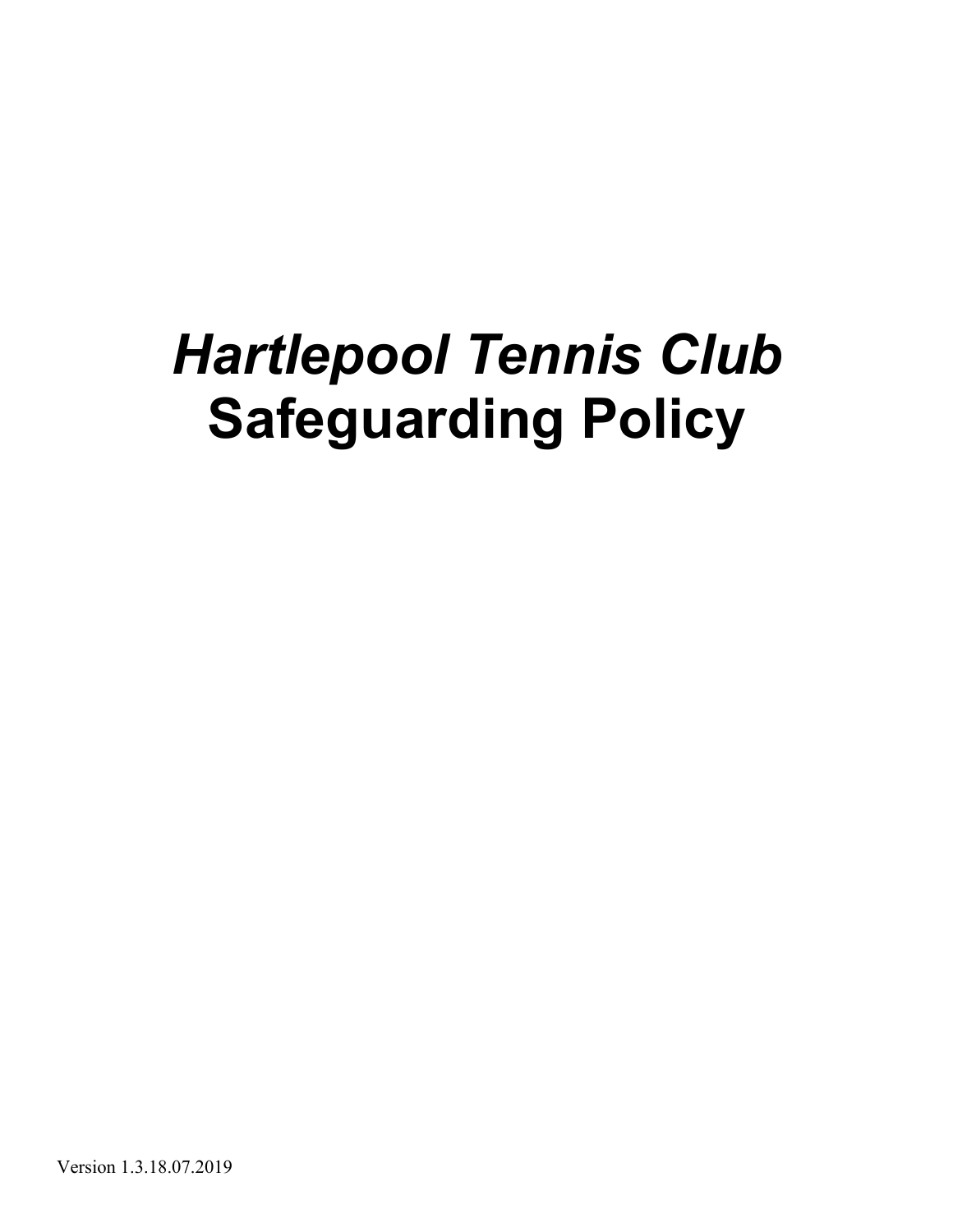### Reporting a Safeguarding Concern within the Tennis Environment

How to respond to concerns that arise within a tennis environment.

For Tennis Wales / Tennis Scotland cases, on-going consultation will take place with them.



SPC = Safeguarding and Protection Committee LRC = Licensing and Registration Committee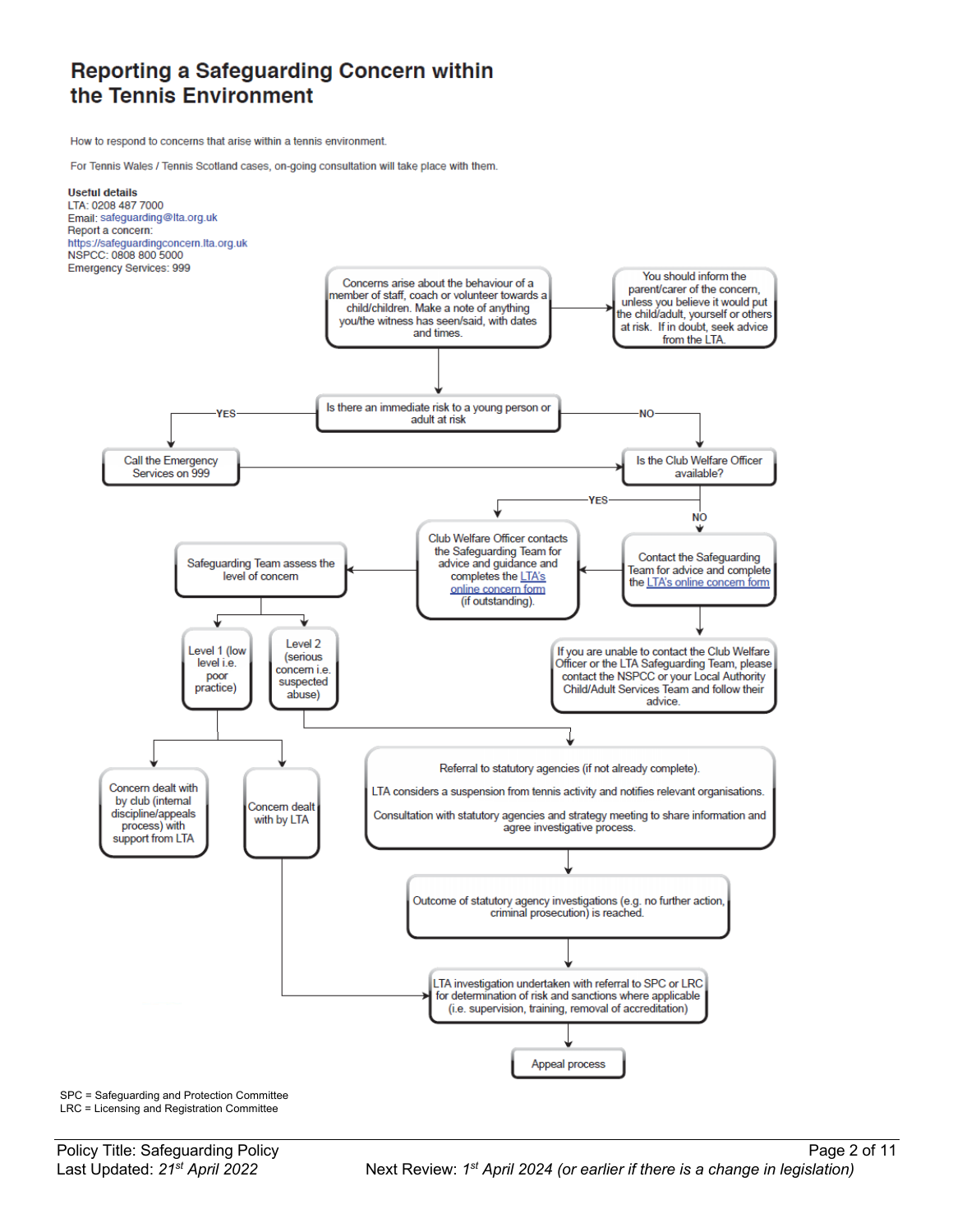# **Safeguarding Policy**

#### **1. Policy statement**

Hartlepool Tennis Club is committed to prioritising the well-being of all children and adults at risk, promoting safeguarding in our club at all times, including all programmes and events we run. All activities, events and trips arranged by the club run in accordance with the LTA's Safeguarding at Events and Competitions guidance. This Policy strives to minimise risk, deliver a positive tennis experience for everyone and respond appropriately to all safeguarding concerns/disclosures.

#### **2. Use of terminology**

**Child:** a person under the age of eighteen years.

Note that some legislation in Scotland defines a child as a person under sixteen years old. However, where there is any safeguarding concern, anyone under the age of 18 is regarded as a child unless advised otherwise by the LTA Safeguarding Team .

**Adult at risk:** a person aged eighteen years or over who is, or may be, in need of community care services by reason of disability, age or illness; and is, or may be, unable to take care of, or unable to protect him or herself against abuse or neglect.

**Safeguarding children:** protecting children from abuse and neglect, preventing the impairment of children's health or development, ensuring that they grow up in circumstances consistent with the provision of safe and effective care, and taking action to enable all children to have the best life chances.

**Safeguarding adults at risk:** protecting adults from abuse and/or neglect. Enabling adults to maintain control over their lives and make informed choices without coercion. Empowering adults at risk, consulting them before taking action, unless someone lacks the capacity to make a decision, or their mental health poses a risk to their own or someone else's safety, in which case, always acting in his or her best interests.

*(See appendix A for full glossary of terms)*.

#### **3. Scope**

This Policy is applicable to all directors, volunteers, committee members, coaches and club members. It is in line with national legislation and applicable across the UK.

Advice, guidance and support is available from the LTA Safeguarding Team.

#### **4. Responsibility for the implementation of the Safeguarding Policy, Code of Conduct and Reporting Procedure**

#### **SAFEGUARDING IS EVERYONE'S RESPONSIBILITY: NOT RESPONDING TO A SAFEGUARDING CONCERN IS NOT AN OPTION.**

- Our club's board has overall accountability for this Policy and its implementation
- Our club Welfare Officer Gaynor Parkinson is responsible for updating this Policy in line with legislative and club developments
- All individuals involved in/present at the club are required to adhere to the Policy and Code of Conduct
- The LTA Safeguarding Team and Tennis Scotland, Tennis Wales and Tennis Foundation Safeguarding Leads can offer support to help clubs proactively safeguard.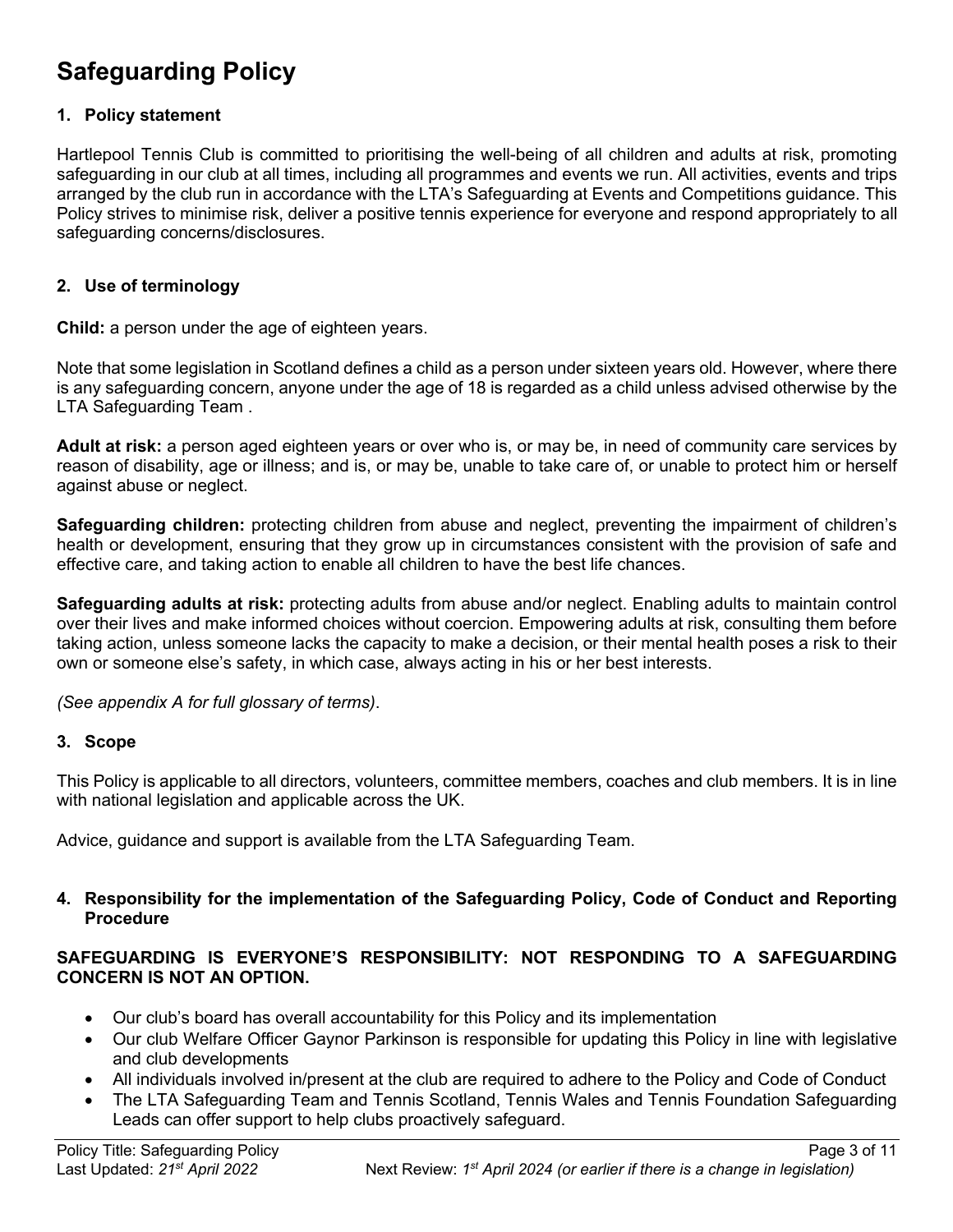#### **Where there is a safeguarding concern/disclosure:**

- The individual who is told about, hears, or is made aware of the concern/disclosure is responsible for following the Reporting a Safeguarding Concern Procedure shown in the flowchart at the beginning of this policy. Unless someone is in immediate danger, they should inform their club Welfare Officer, LTA Safeguarding Team or National Safeguarding Lead.
- The club Welfare Officer and Safeguarding Leads are responsible for reporting safeguarding concerns to the LTA Safe Safeguarding Team.
- The LTA Safeguarding Team is responsible for assessing all safeguarding concern/disclosures that are reported to them and working with the club Welfare Officer and National Safeguarding Leads to follow up as appropriate on a case-by-case basis, prioritising the well-being of the child/ adult at risk at all times. Dependent on the concern/disclosure, a referral may be made to:
	- o The police in an emergency (999);
	- o Local Authority Children's Services 01429 284284
	- o Local Authority Adult Services 01429 284284
	- o Designated Officer (England only) for concerns/disclosures about a member of staff, consultant, coach, official or volunteer 07800 906580

#### **5. Breaches of the Safeguarding Policy, Code of Conduct and Reporting Procedure**

Breaches of this Policy and/or failure to comply with the outlined responsibilities may result in the following:

- Disciplinary action leading to possible exclusion from the club, dismissal and legal action
- Termination of current and future roles within the club and roles in other clubs, the LTA, Tennis Wales, Tennis Scotland and the Tennis Foundation*.*

Actions taken by players, parents or carers, staff, consultants, volunteers, officials, coaches inside or outside of the club that are seen to contradict this Policy may be considered a violation of this Policy.

Where an appeal is lodged in response to a safeguarding decision made by the club, the individual should adhere to the club's appeal procedure.

#### **6. Whistleblowing**

Safeguarding children and adults at risk requires everyone to be committed to the highest possible standards of openness, integrity and accountability. As a club, we are committed to encouraging and maintaining a culture where people feel able to raise a genuine safeguarding concern and are confident that it will be taken seriously.

#### **What is whistle blowing?**

In the context of safeguarding, "whistle blowing" is when someone raises a concern about the well-being of a child or an adult at risk.

A whistle blower may be:

- a player;
- a volunteer:
- a coach:
- other member of staff;
- an official:
- a parent;
- a member of the public.

#### **How to raise a concern about a child or an adult at risk at the club**

If a child or an adult at risk is in immediate danger or risk of harm, the police should be contacted by calling 999.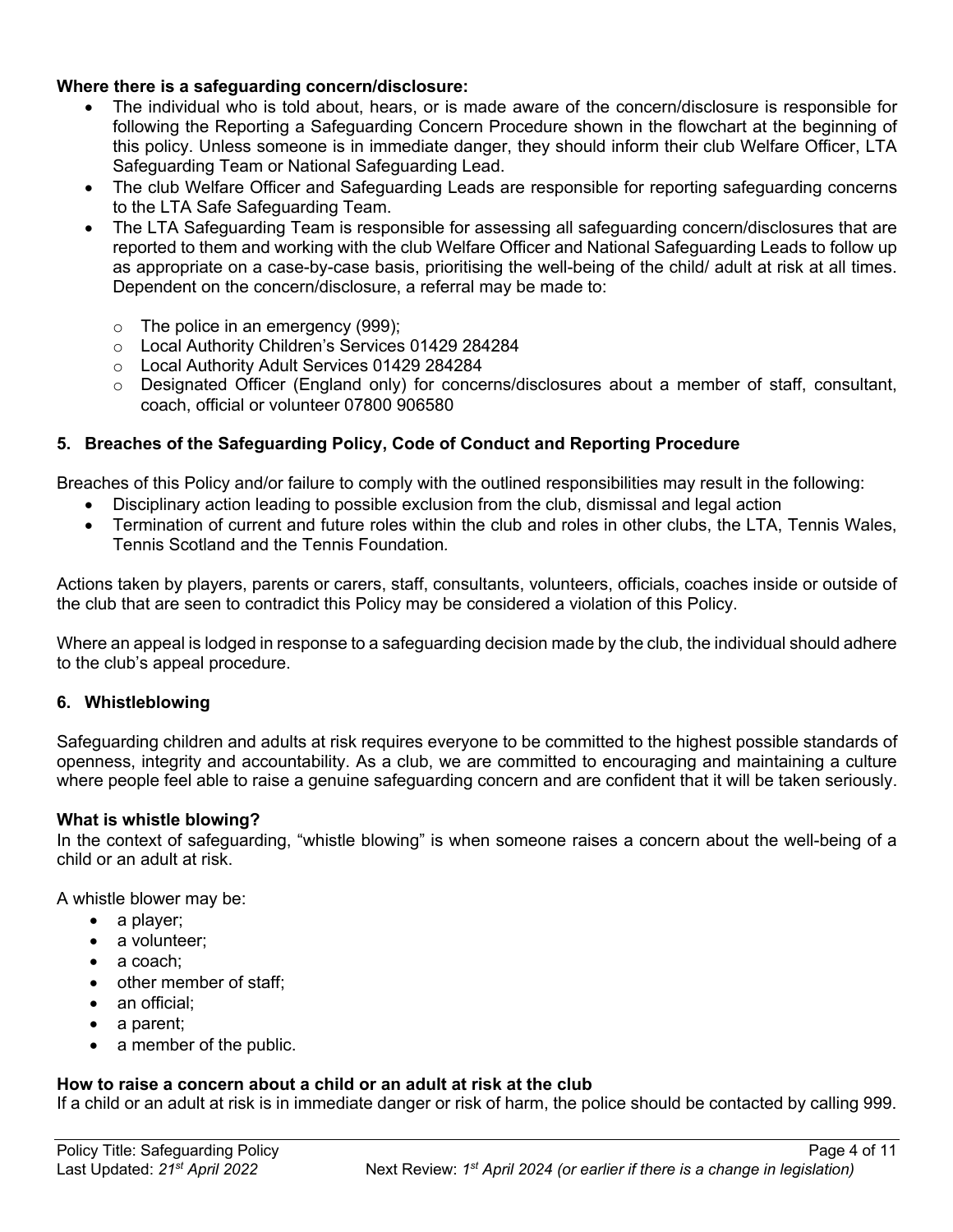Where a child or an adult at risk is not in immediate danger, any concerns about their well-being should be made without delay to the Club Welfare Officer. The Club Welfare Officer will pass the details of the concern on to the LTA Safeguarding Team at the earliest opportunity and the relevant local authority and the police will be contacted, where appropriate.

If, however, the whistle blower does not feel comfortable raising a concern with the Club Welfare Officer, the whistle blower should contact the LTA Safeguarding Team directly on 020 8487 7000, the Local Authority Designated Officer (LADO) or the NSPCC on 0808 800 5000.

The Club Welfare Officer can be contacted on: 07800 906580

#### **Information to include when raising a concern**

The whistle blower should provide as much information as possible regarding the incident or circumstance which has given rise to the concern, including:

- their name and contact details (unless they wish to remain anonymous);
- names of individuals involved;
- date, time and location of incident/circumstance; and
- whether any witnesses were present.

#### **What happens next?**

All concerns raised by a whistle blower about the well-being of a child or an adult at risk will be taken seriously and every effort will be made to deal with each concern fairly, quickly and proportionately.

If the whistle blower does not believe that the concern has been dealt with appropriately and wishes to speak to someone outside the club or the LTA Safeguarding Team, the NSPCC Whistleblowing advice line should be contacted on 0800 028 0285 or by emailing help@nspcc.org.uk.

#### **Support**

The club will not tolerate any harassment, victimisation or unfair treatment of, and will take appropriate action to protect, whistle blowers when they raise a concern in good faith.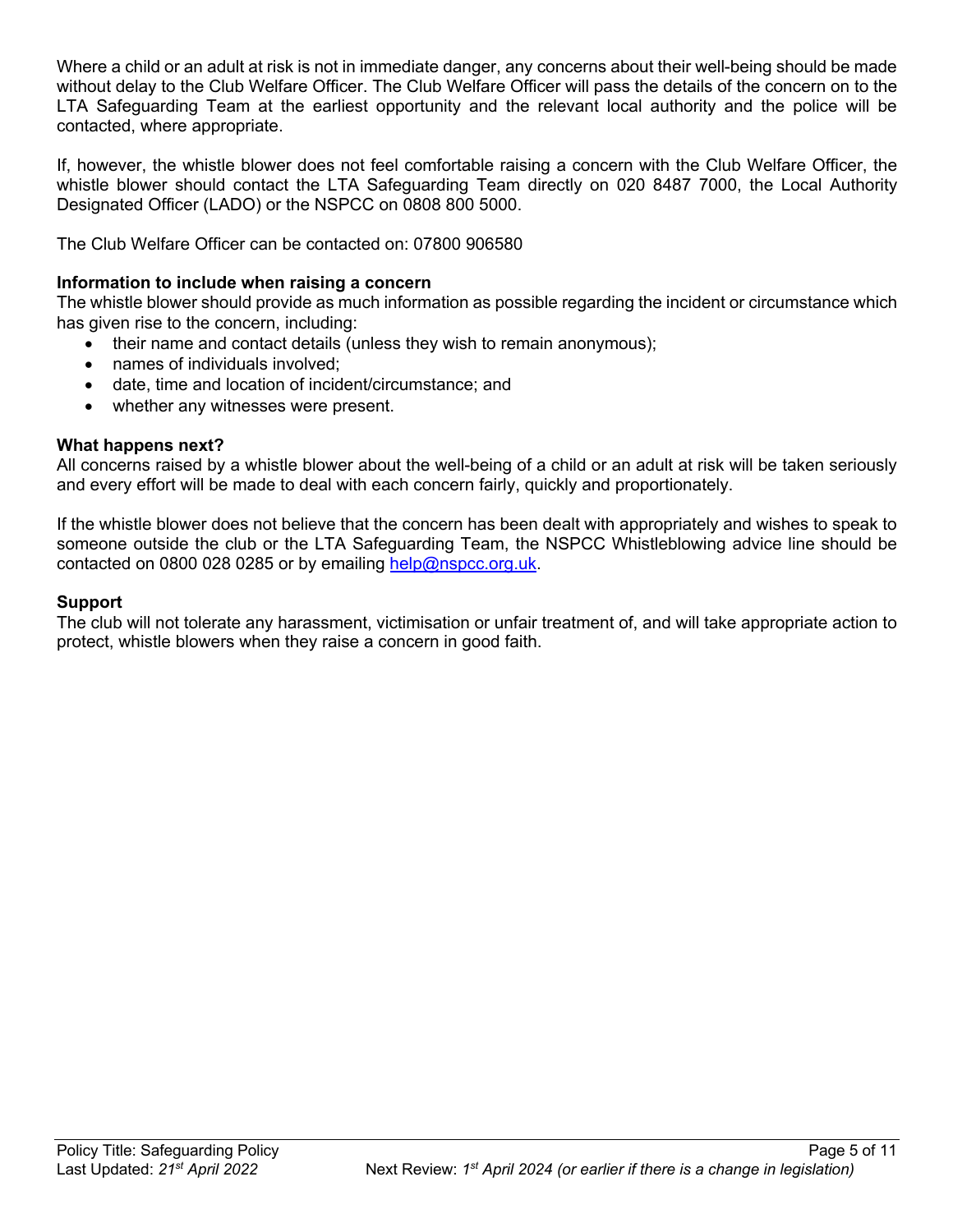# **Codes of Conduct**

#### **All members of staff, volunteers and members agree to:**

- Prioritise the well-being of all children and adults at risk at all times
- Treat all children and adults at risk fairly and with respect
- Be a positive role model. Act with integrity, even when no one is looking
- Help to create a safe and inclusive environment both on and off court
- Not allow any rough or dangerous behaviour, bullying or the use of bad or inappropriate language
- Report all allegations of abuse or poor practice to the club Welfare Officer
- Not use any sanctions that humiliate or harm a child or adult at risk
- Value and celebrate diversity and make all reasonable efforts to meet individual needs
- Keep clear boundaries between professional and personal life, including on social media
- Have the relevant consent from parents/carers, children and adults before taking or using photos and videos
- Refrain from making physical contact with children or adults unless it is necessary as part of an emergency or congratulatory (e.g. handshake / high five)
- Refrain from smoking and consuming alcohol during club activities or coaching sessions
- Ensure roles and responsibilities are clearly outlined and everyone has the required information and training
- Avoid being alone with a child or adult at risk unless there are exceptional circumstances
- Refrain from transporting children or adults at risk, unless this is required as part of a club activity (e.g. away match) and there is another adult in the vehicle
- Not abuse, neglect, harm or discriminate against anyone; or act in a way that may be interpreted as such
- Not have a relationship with anyone under 18 for whom they are coaching or responsible for
- Be acutely aware of the power that coaches and coaching assistants develop over players in the coaching relationship and avoid any intimacy (sexual or otherwise) with players

#### **All children agree to:**

- Be friendly, supportive and welcoming to other children and adults
- Play fairly and honestly
- Respect club staff, volunteers and Officials and accept their decisions
- Behave, respect and listen to your coach
- Take care of your equipment and club property
- Respect the rights, dignity and worth of all participants regardless of age, gender, ability, race, culture, religion or sexual identity
- Not use bad, inappropriate or racist language, including on social media
- Not bully, intimidate or harass anyone, including on social media
- Not smoke, drink alcohol or drugs of any kind on club premises or whilst representing the club at competitions or events
- Talk to the club Welfare Officer about any concerns or worries they have about themselves or others

#### **All parents and carers agree to:**

- Positively reinforce your child and show an interest in their tennis
- Use appropriate language at all times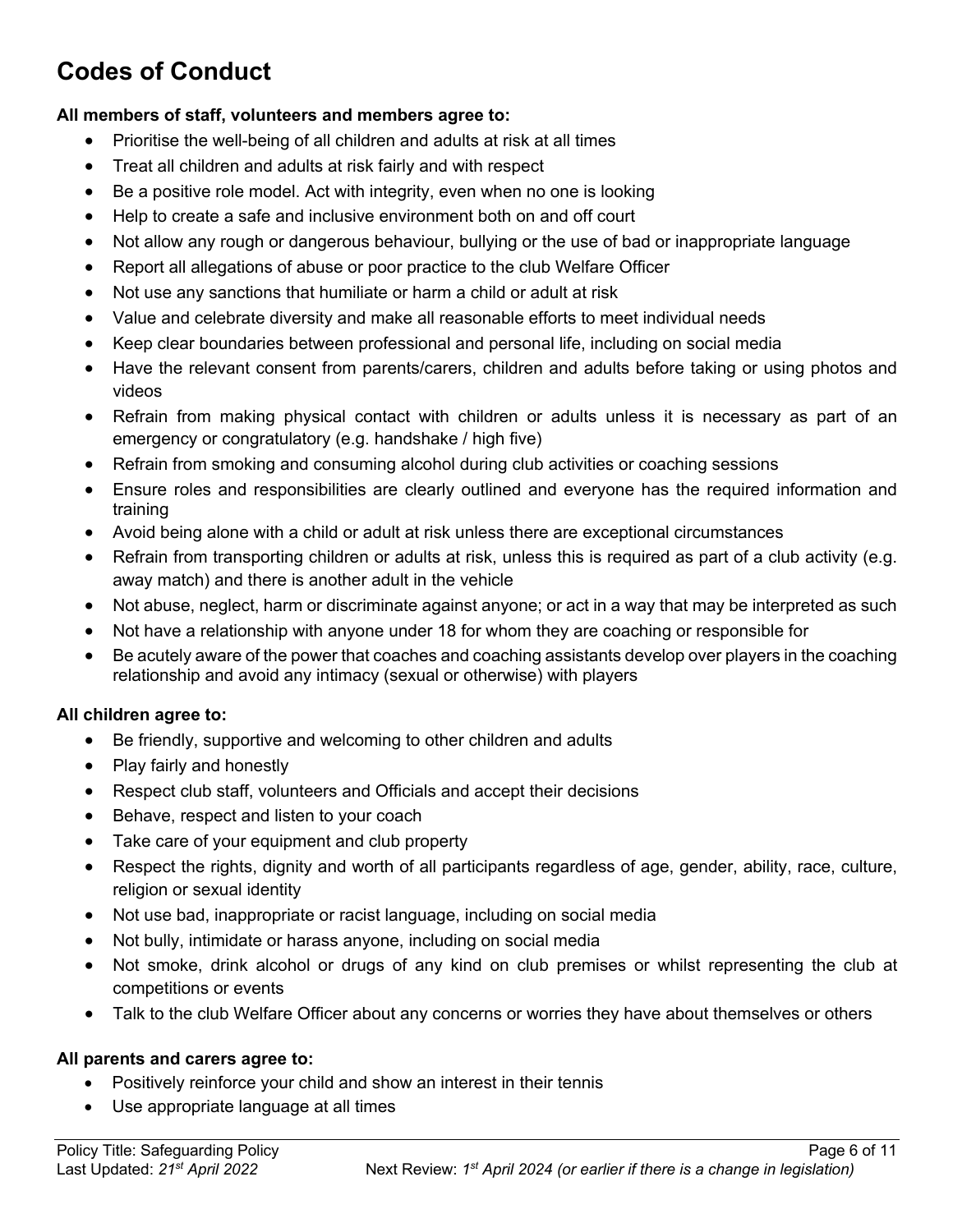- Be realistic and supportive
- Never ridicule or admonish a child for making a mistake or losing a match
- Treat all children, adults, volunteers, coaches, officials and members of staff with respect
- Behave responsibly at the venue; do not embarrass your child
- Accept the official's decisions and do not go on court or interfere with matches
- Encourage your child to play by the rules, and teach them that they can only do their best
- Deliver and collect your child punctually from the venue
- Ensure your child has appropriate clothing for the weather conditions
- Ensure that your child understands their code of conduct
- Adhere to your venue's safeguarding policy, diversity and inclusion policy, rules and regulations
- Provide emergency contact details and any relevant information about your child including medical history

This Policy is reviewed every two years (or earlier if there is a change in national legislation).

This Policy is recommended for approval by:

| <b>Chair of Directors: Paul Asensio</b> | Date: 21 <sup>st</sup> April 2022 |
|-----------------------------------------|-----------------------------------|
|                                         |                                   |

Club Welfare Officer: Gaynor Parkinson Date: 21<sup>st</sup> April 2022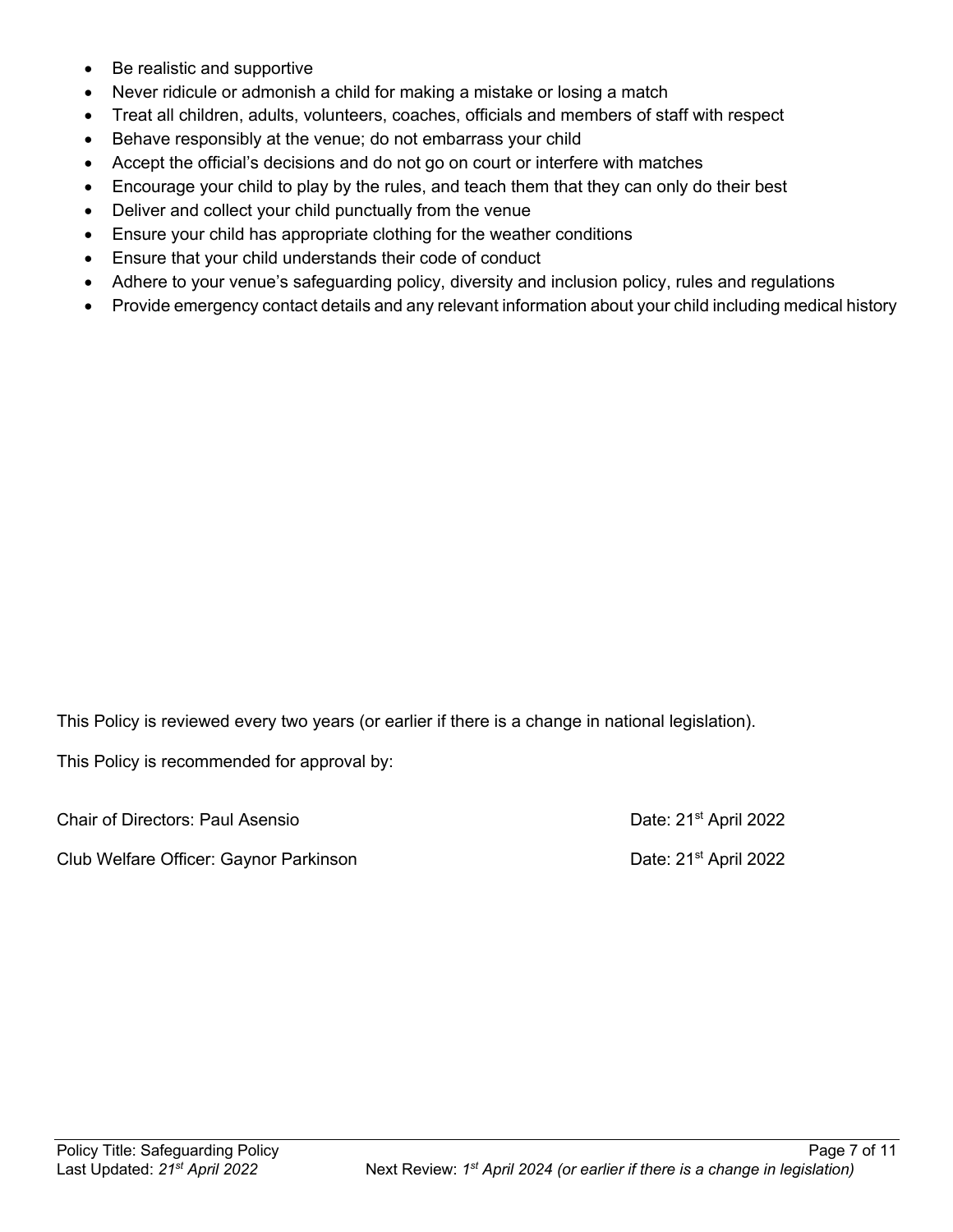## **Appendix A: Glossary of Terms**

**Safeguarding:** protecting **children** from abuse and neglect, preventing the impairment of children's health or development, ensuring that children are growing up in circumstances consistent with the provision of safe and effective care, and taking action to enable all children to have the best life chances. Enabling **adults at risk** to achieve the outcomes that matter to them in their life; protecting their right to live in safety, free from abuse and neglect. Empowering and supporting them to make choices, stay safe and raise any concerns. Beginning with the assumption that an individual is best-placed to make decisions about their own wellbeing, taking proportional action on their behalf only if someone lacks the capacity to make a decision, they are exposed to a lifethreatening risk, someone else may be at risk of harm, or a criminal offence has been committed or is likely to be committed.

#### **Abuse and neglect**

**Physical abuse:** A form of abuse which may involve hitting, shaking, throwing, poisoning, burning or scalding, drowning, suffocating or otherwise causing physical harm to a child or adult at risk. Physical harm may also be caused when a parent or carer fabricates the symptoms of, or deliberately induces illness

**Sexual abuse:** Involves forcing or enticing a child or young person to take part in abuse sexual activities, not necessarily involving a high level of violence, whether or not the child is aware of what is happening. The activities may involve physical contact, including assault by penetration (for example, rape or oral sex) or non-penetrative acts such as masturbation, kissing, rubbing and touching outside of clothing. They may also include non-contact activities, such as involving children in looking at, or in the production of, sexual images, watching sexual activities, encouraging children to behave in sexually inappropriate ways, or grooming a child in preparation for abuse (including via the internet). Sexual abuse is not solely perpetrated by adult males. Women can also commit acts of sexual abuse, as can other children

**Emotional abuse:** The persistent emotional maltreatment of a child or adult at risk such as to cause severe and persistent adverse effects on their emotional development. It may involve conveying to a child/ adult at risk that they are worthless or unloved, inadequate, or valued only insofar as they meet the needs of another person; not giving them opportunities to express their views; deliberately silencing them or 'making fun' of what they say or how they communicate. It may feature age or developmentally inappropriate expectations being imposed, including interactions that are beyond a child or adult at risk's developmental capability, as well as overprotection and limitation of exploration and learning, or preventing them participating in normal social interaction. It may involve seeing or hearing the ill-treatment of another. It may involve serious bullying (including cyber bullying), causing a child or adult at risk to feel frightened or in danger, or the exploitation or corruption of children. Some level of emotional abuse is involved in all types of maltreatment of a child, though it may occur alone.

**Neglect:** The persistent failure to meet a child/ adult at risk's basic physical and/or psychological needs, likely to result in the serious impairment of their health or development. It may involve a parent or carer failing to:

- $\circ$  provide adequate food, clothing and shelter (including exclusion from home or abandonment);
- $\circ$  protect a child/ adult at risk from physical and emotional harm or danger;
- $\circ$  ensure adequate supervision (including the use of inadequate care-givers); or
- o ensure access to appropriate medical care or treatment.

It may also include neglect of, or unresponsiveness to, a child's or adult at risk's basic emotional needs. Neglect may occur during pregnancy as a result of maternal substance abuse.

#### **Additional examples of abuse and neglect of adults at risk**

**Financial abuse**: having money or property stolen; being defrauded; being put under pressure in relation to money or other property; and having money or other property misused.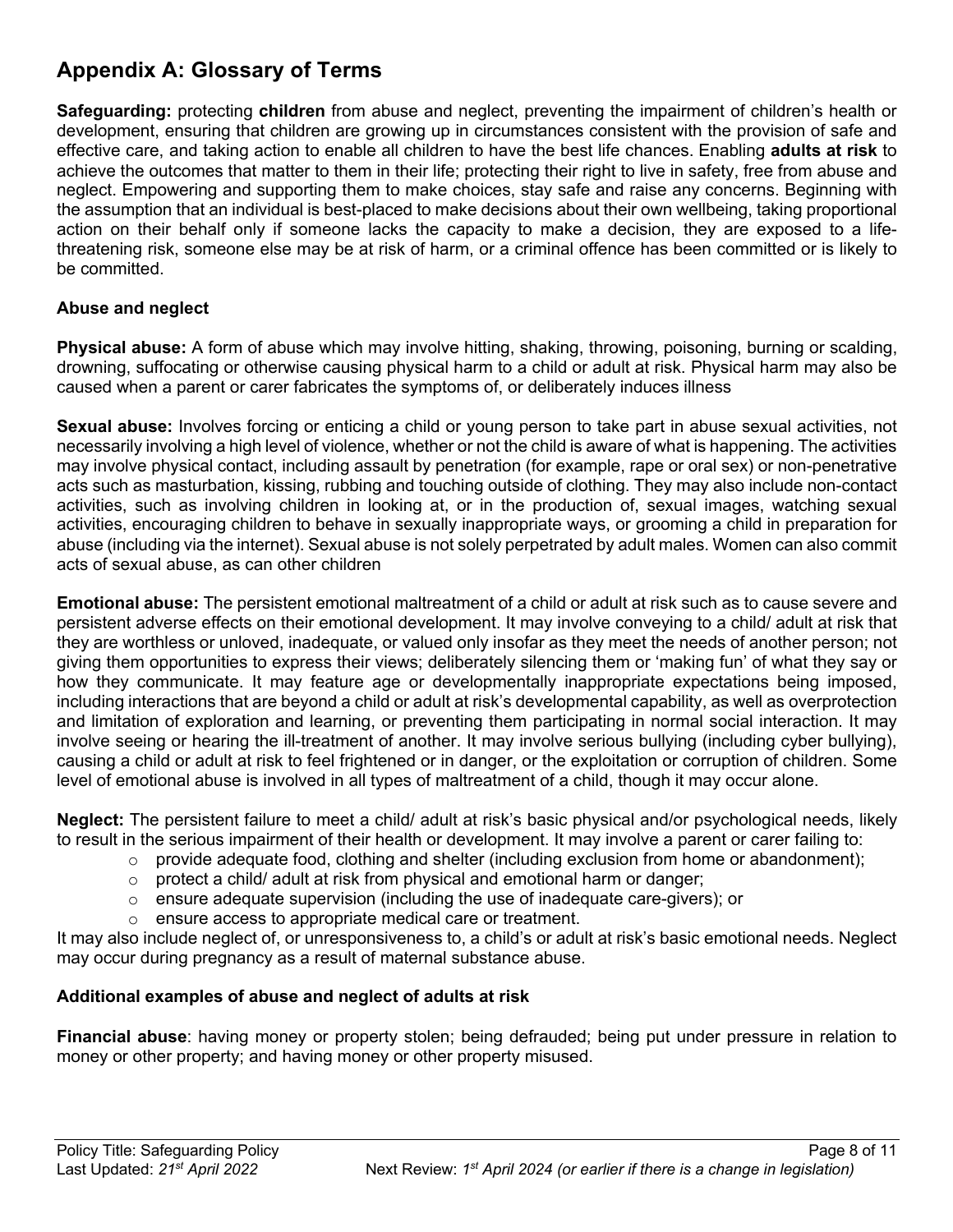**Discriminatory abuse**: treating someone in a less favourable way and causing them harm, because of their age, gender, sexuality, gender identity, disability, socio-economic status, ethnic origin, religion and any other visible or non-visible difference.

**Domestic abuse**: includes physical, sexual, psychological or financial abuse by someone who is, or has been a partner or family member. Includes forced marriage, female genital mutilation and honour-based violence (an act of violence based on the belief that the person has brought shame on their family or culture). Domestic abuse does not necessarily involve physical contact or violence.

Psychological abuse: including emotional abuse, threats of harm or abandonment, deprivation of contact. humiliation, blaming, controlling, intimidation, coercion, harassment, verbal abuse, isolation or withdrawal from services or supportive networks.

**Organisational abuse**: where the needs of an individual are not met by an organisation due to a culture of poor practice or abusive behaviour within the organisation.

**Self-neglect:** behaviour which threatens an adult's personal health or safety (but not that of others). Includes an adult's decision to not provide themselves with adequate food, clothing, shelter, personal hygiene, or medication (when indicated), or take appropriate safety precautions

**Modern slavery**: encompasses slavery, human trafficking, criminal and sexual exploitation, forced labour and domestic servitude. Traffickers and slave masters use whatever means they have at their disposal to coerce, deceive and force individuals into a life of abuse, servitude and inhumane treatment.

- A person who is being abused may experience more than one type of abuse
- Harassment, and bullying are also abusive and can be harmful
- Female Genital Mutilation (FGM) is now recognised as a form of physical, sexual and emotional abuse that is practised across the UK
- Child Sexual Exploitation is recognised as a form of sexual abuse in which children are sexually exploited for money, power or status
- Child trafficking is recognised as child abuse where children are often subject to multiple forms of exploitation. Children are recruited, moved or transported to, or within the UK, then exploited, forced to work or sold
- People from all cultures are subject to abuse. It cannot be condoned for religious or cultural reasons
- Abuse can have immediate and long-term impacts on someone's well-being, including anxiety, depression, substance misuse, eating disorders and self-destructive Conducts, offending and anti-social **Conduct**
- Those committing abuse are most often adults, both male and female. However, child-to-child abuse also takes place.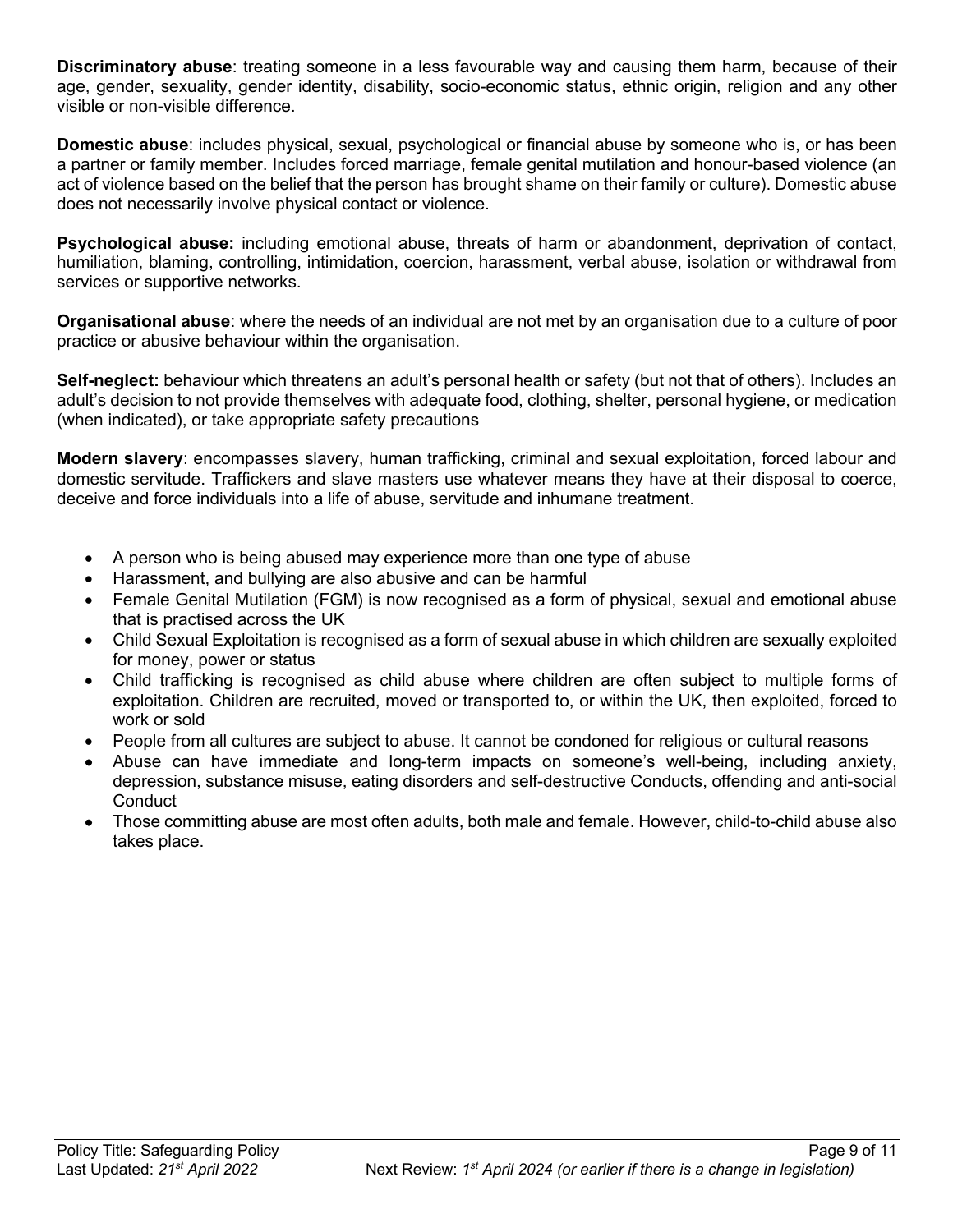## **Appendix B: What to do if a disclosure from a child or adult at risk is made to you:**

- 1. **Listen** carefully and calmly to the individual
- 2. **Reassure** the individual that they have done the right thing and what they have told you is very important
- 3. **Avoid questioning** where possible, and never ask leading questions
- 4. **Do not promise secrecy**. Let the individual know that you will need to speak to the Welfare Officer/LTA Safeguarding Team because it is in their best interest. If you intend to speak to the police or social care, you should let them know this too.
- 5. **Report the concern.** In an emergency, call the police (999), otherwise talk to the Welfare Officer/LTA Safeguarding Team as soon as possible. Do not let doubt/personal bias prevent you from reporting the allegation
- **6. Record** details of the disclosure and allegation using the LTA's online reporting a concern form within 24 hours*. If you do not have access to the online form, write down the details using what you have available then sign and date it.*